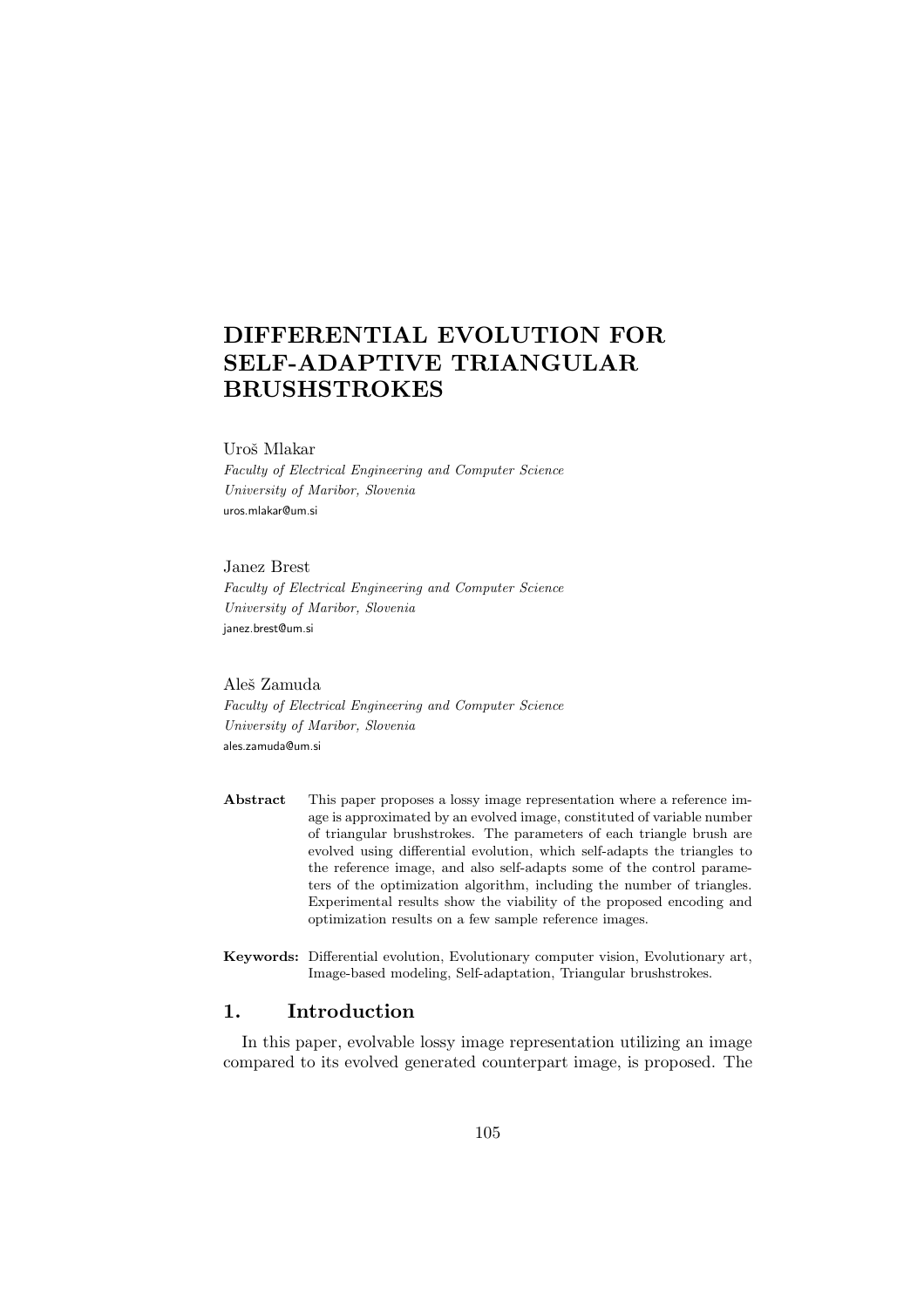### 106 BIOINSPIRED OPTIMIZATION METHODS AND THEIR APPLICATIONS

image is represented using a variable number of triangular brushstrokes [5], each consisting of triangle position and color parameters. These parameters for each triangle brush are evolved using differential evolution [3, 10], which self-adapts the control parameters, including the proposed self-adaptation for the number of triangles to be used. Experimental results show the viability of the proposed encoding and evolution convergence for lossy compression of sample images.

The approach presented is built upon and compared with [5], by addressing and also extending the original challenge. Namely, the challenge introduced in [5] uses triangles in trying to build an approximate model of an image [5]. The triangle is an efficient brush shape for this challenge, since it covers more pixels than a single point, and also allows overlaying and blending of colors over several regional surface pixels, which lines can not. Also, an arbitrary triangle shape is less constrained than any further point-approximated shape, and also other shapes can be built by combining several triangles.

Instead of genetic programming in [5], in this paper differential evolution is used with a fixed size tree-like chromosome vector, which is cut-off self-adaptively to form codon and anti-codon parts of the chromosome. Also, our approach uses a modified challenge, where we can reconstruct the model for the reference image solely using the evolved model without using the reference image, whereas the [5] needs the reference image when drawing pixels to the canvas in deciding which pixels match the reference image for accepting them into the evolved canvas. Also, in this paper the triangle brushstroke encoding differes and is proposed especially designed for an efficient DE encoding.

In the following section, related work is presented, then the proposed approach is defined. In Section 4, the experimental results are reported. Section 5 concludes the paper with propositions for future work.

# 2. Related Work

In this section, related work on evolutionary computer vision, evolutionary art, image representation, and evolutionary optimization using differential evolution, are presented. These topics are used in the proposed method, defined in the next section.

# 2.1 Image-Based Modeling, Evolutionary Computer Vision, and Evolutionary Art

Image-based approaches to modeling include processing of images, e.g. two-dimensional, from which after segmentation certain features are extracted and used to represent a geometrical model [7]. For art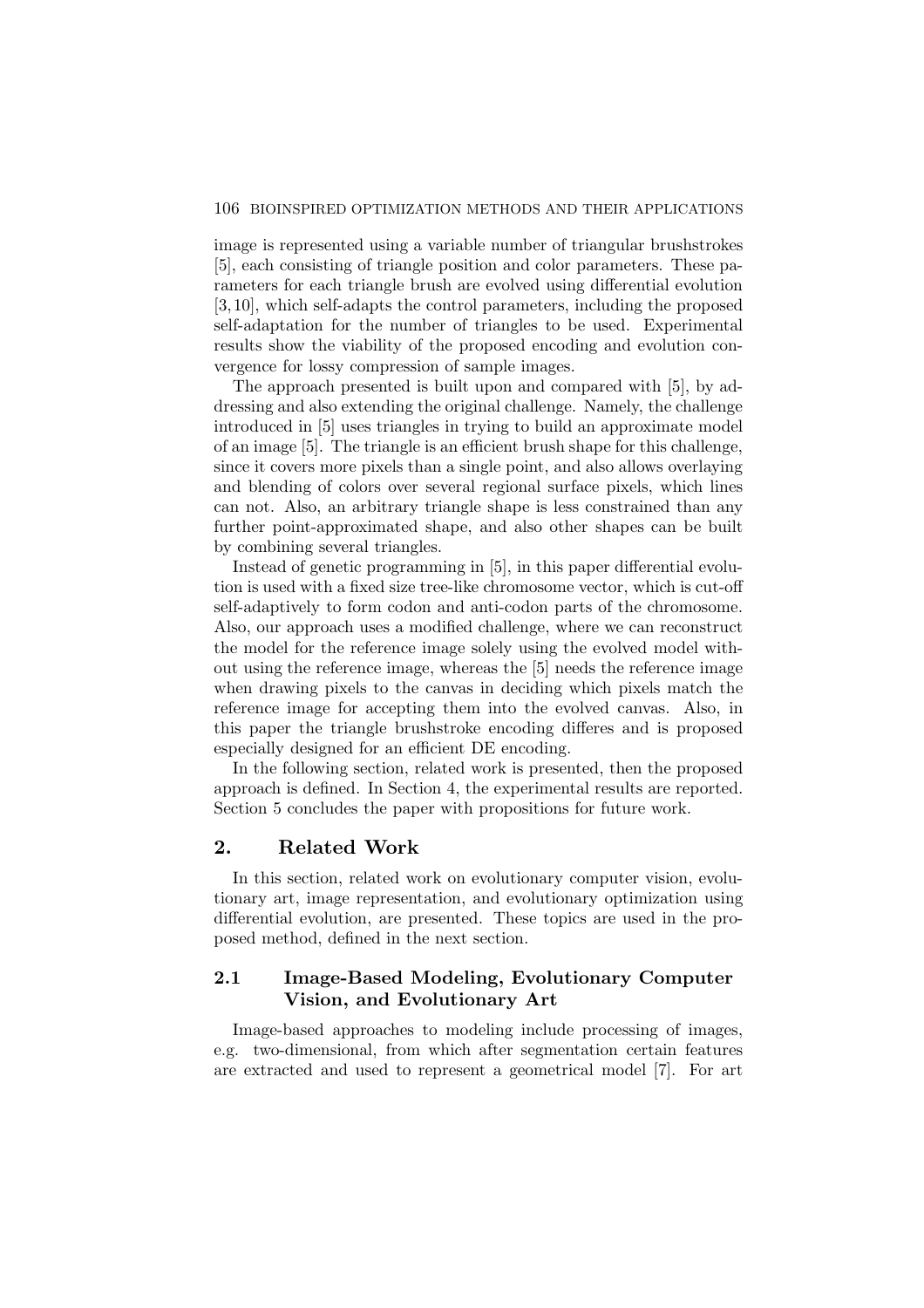drawings modeling, automatic evolutionary rendering has been applied [2, 9]. In [11] animated artwork is evolved using an evolutionary algorithm. Then, Izadi et al. [5] evolved triangular brushstrokes challenge using genetic programming for two-dimensional images, using unguided and guided searches on a three or four branch genetic program, where roughly 5% similarity with reference images was obtained on average per pixel. In this paper, we build upon and compare our new approach with [5], by addressing and also extending its challenge. After extending the challenge, we optimize it using DE, which is described in the next section.

# 2.2 Evolutionary Optimization Using Differential Evolution

Differential evolution (DE) [10] is a floating-point encoding evolutionary algorithm for continuous global optimization. It has been modified and extended several times with various versions being proposed [4]. DE has also been applied to remote sensing image subpixel mapping [14], image thresholding [8], and for image-based modeling using evolutionary computer vision to reconstruct a spatial procedural tree model from a limited set of two dimensional images [12,13]. Neri and Tirronen in their survey on DE [6] concluded that, compared to the other algorithms, a DE extension called *jDE* [3], is superior to the compared algorithms in terms of robustness and versatility over a diverse benchmark set used in the survey. Therefore, we choose to apply jDE in this approach.

The original DE has a main evolutionary loop where a population of vectors is computed within each generation. For one generation, counted as g, each vector  $\mathbf{x}_i, \forall i \in \{1, ..., NP\}$  in the current population of size NP, undergoes DE evolutionary operators, namely the mutation, crossover, and selection. Using these operators, a trial vector (offspring) is produced and the vector with the best fitness value is selected for the next generation. For each corresponding population vector, mutation creates a mutant vector  $\mathbf{v}_{i,q+1}$  ('rand/1' [10]):

$$
\mathbf{v}_{i,g+1} = \mathbf{x}_{r_1,g} + F(\mathbf{x}_{r_2,g} - \mathbf{x}_{r_3,g}),
$$
\n(1)

where the indexes  $r_1$ ,  $r_2$ , and  $r_3$  are random and mutually different integers generated in from set  $\{1, ..., NP\}$ , which are also different from  $i.$  F is an amplification factor of the difference vector, mostly within the interval [0, 1]. The term  $\mathbf{x}_{r_2,g} - \mathbf{x}_{r_3,g}$  denotes a difference vector, which is named the amplified difference vector after multiplication with F. The mutant vector  $\mathbf{v}_{i,q+1}$  is then used for recombination, where with the target vector  $\mathbf{x}_{i,g}$  a trial vector  $u_{i,j,g+1}$  is created, e.g. using binary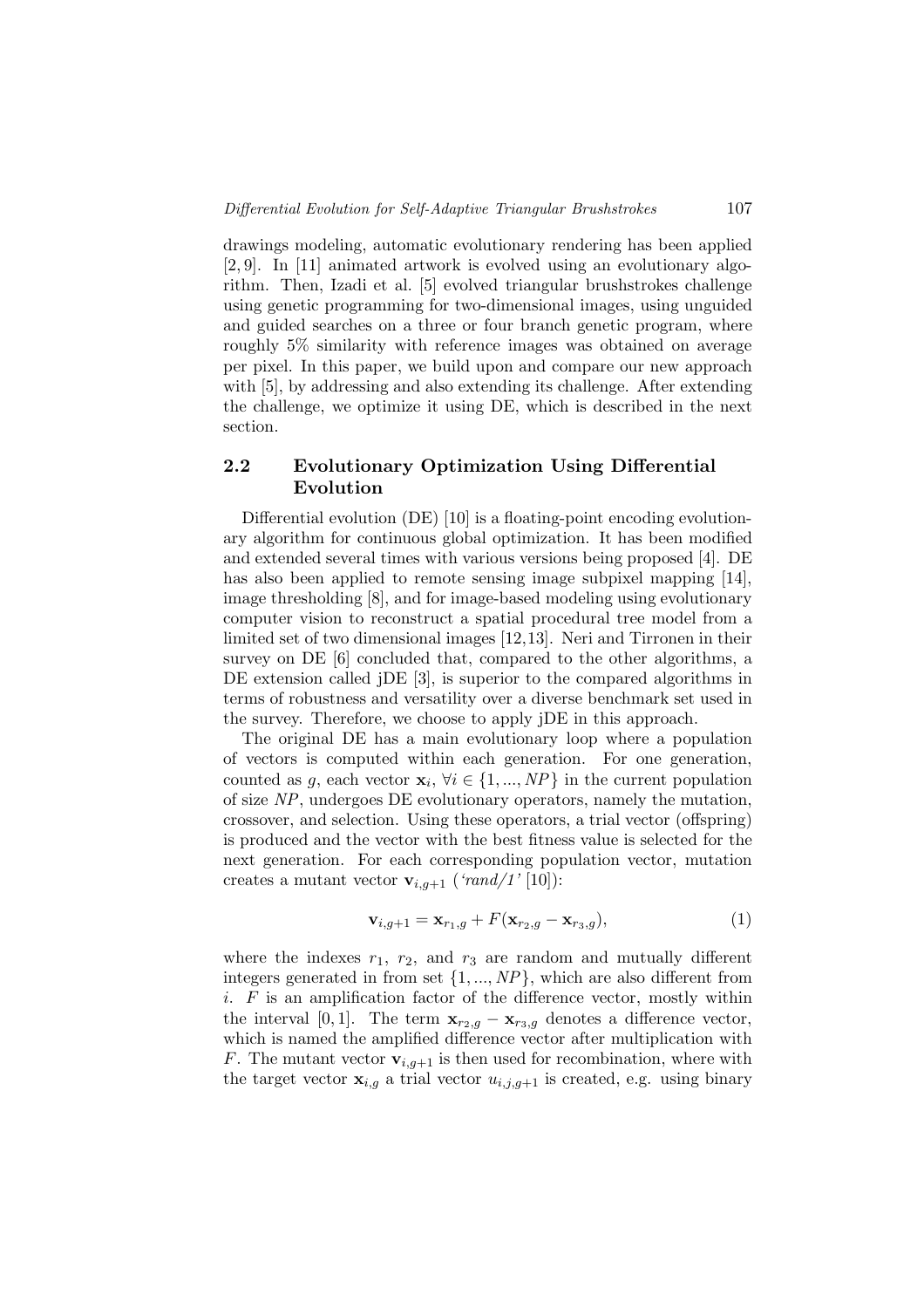#### 108 BIOINSPIRED OPTIMIZATION METHODS AND THEIR APPLICATIONS

crossover:

$$
u_{i,j,g+1} = \begin{cases} v_{i,j,g+1}, & \text{if } rand(0,1) \leq CR \text{ or } j = j_{\text{rand}},\\ x_{i,j,g} & \text{otherwise}, \end{cases} \tag{2}
$$

where CR denotes the crossover rate,  $\forall j \in \{1, ..., D\}$  is a j-th search parameter of D-dimensional search space,  $rand(0, 1) \in [0, 1]$  is a uniformly distributed random number, and  $j_{\text{rand}}$  is a uniform randomly chosen index of the search parameter, which is always exchanged to prevent cloning of target vectors. Since the jDE self-adapts the  $F$  and  $CR$  control parameters to generate the vectors  $\mathbf{v}_{i,g+1}$  and  $\mathbf{u}_{i,g+1}$ , corresponding values  $F_i$  and  $CR_i$ ,  $\forall i \in \{1, ..., NP\}$  are updated prior to their use in the mutation and crossover mechanisms:

$$
F_{i,g+1} = \begin{cases} F_1 + rand_1 \times F_u & \text{if } rand_2 < \tau_1, \\ F_{i,g} & \text{otherwise,} \end{cases} \tag{3}
$$

$$
CR_{i,g+1} = \begin{cases} rand_3 & \text{if } rand_4 < \tau_2, \\ CR_{i,g} & \text{otherwise,} \end{cases}
$$
 (4)

where  $\{rand_1, ..., rand_4\} \in [0,1]$  are uniform random floating-point numbers and  $\tau_1 = \tau_2 = 0.1$ . Finally, the selection operator evaluates and compares the trial to current vector and propagates the fittest:

$$
\mathbf{x}_{i,g+1} = \begin{cases} \mathbf{u}_{i,g+1} & \text{if } f(\mathbf{u}_{i,g+1}) < f(\mathbf{x}_{i,g}), \\ \mathbf{x}_{i,g} & \text{otherwise.} \end{cases} \tag{5}
$$

# 3. Differential Evolution for Self-Adaptive Triangular Brushstrokes

In this section, the encoding aspect, genotype-phenotpye rendering, and evaluation mechanisms of the proposed approach are defined.

### 3.1 Encoding Aspect

We encode an individual compressed image into a DE vector as follows. A DE vector  $\mathbf{x} = (x_1, x_2, ..., x_{\text{ST}^{\text{max}}}, F, CR, T^{\text{L}}, T^{\text{U}})$  is composed of floating-point scalar values packed sequentially as  $\{x_j : \forall j \in \{1, ..., D + \}$ 4}, starting with a triangles-coding part of length  $D = 8T<sup>max</sup>$ , and the rest are the self-adaptive control parameters of the vector to be used during the DE. The self-adaptive control parameters part of the x vector encodes and uses the scaling factor  $F$  and crossover rate  $CR$  as in the jDE [3]; then the  $T_i^{\text{L}}$ ,  $T_i^{\text{U}} \in \{1, ..., T^{\text{max}}\}$  control parameters follow.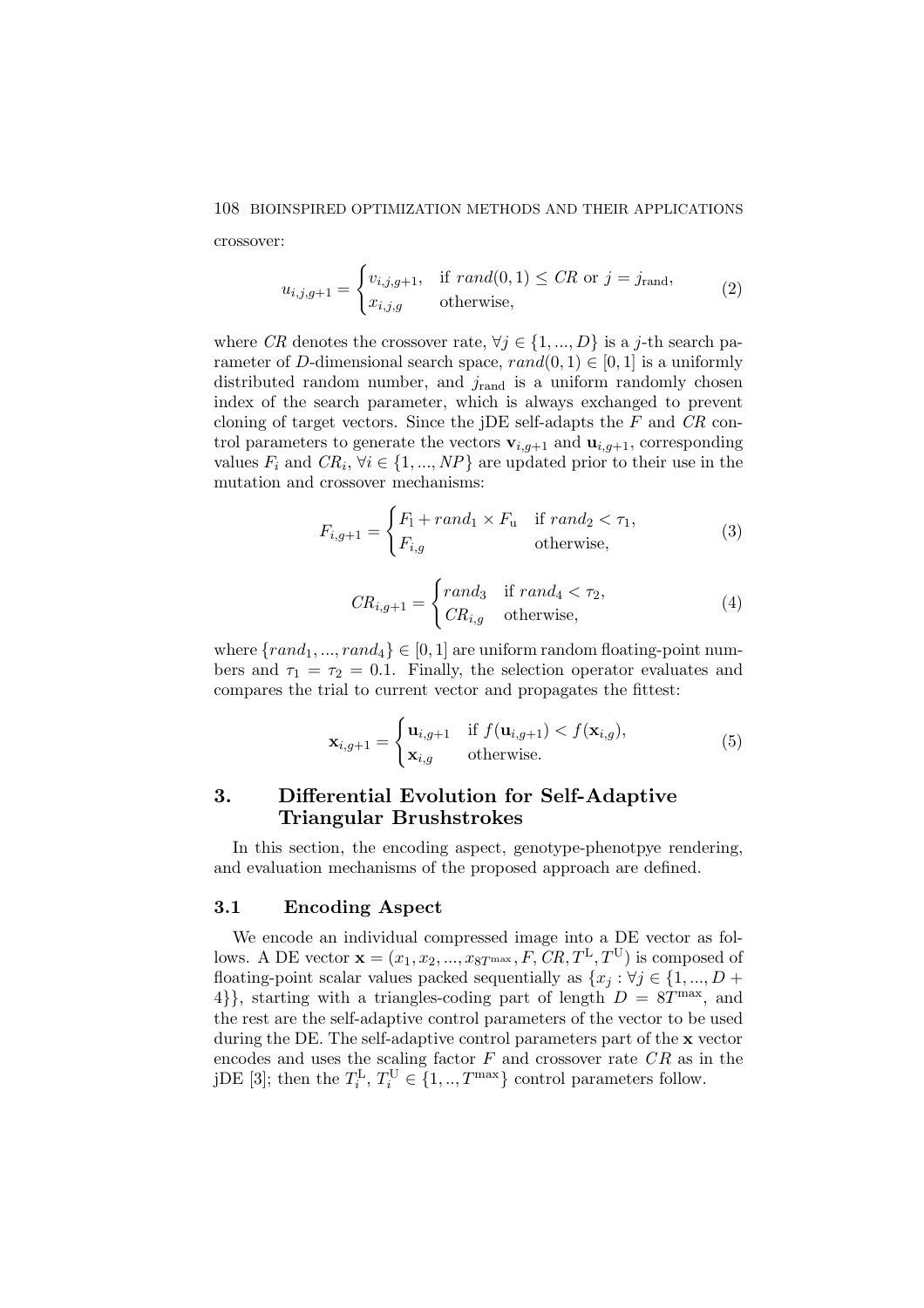The self-adaptive  $T_i^{\text{L}}$  and  $T_i^{\text{U}}$  control parameters determine index-wise triangles encoded in the vector x to be used for rendering the evolved image, i.e. the portion of **x** to render an image is  $\{x_j : \forall j \in \{T^L, ..., T^U\}\}\.$ 

In this paper, we propose to have the whole vector represent a triangle set, organized similar to serializing a tree as a linear vector in visiting nodes by depth-first search. However, the leaf nodes are mostly exposed to being cut-off, whereas the root node is encoded in the middle of the vector and the near-root nodes are therefore more protected in being retained, since they are more anchored due to cut-offs mostly around the codon edges. After being included into a new trial vector, all nodes have an equal probability of having their triangle data changed.

In this way, the  $T^L$  and  $T^U$  allow us to render only a sub-portion of the triangles set, similarly to taking an inseparable portion of a GP tree traversal as in [5]. This gives us an arbitrary length render set, and keeps the crossover of anti-codon to help us find the number of triangles  $T_i \in \{1, ..., T^{\max}\}\$ , which is more suitable for image approximation:

$$
T_i = \begin{cases} T_i^{\text{U}} - T_i^{\text{L}} + 1 & \text{if } T_i^{\text{L}} < T_i^{\text{U}} \\ (T^{\text{max}} - T_i^{\text{L}}) + T_i^{\text{U}} & \text{otherwise.} \end{cases}
$$
(6)

The  $T_i^{\text{L}}$  and  $T_i^{\text{U}}$  are updated similarly to the  $F_i$  control parameter:

$$
T_{i,g+1}^{\mathcal{L}} = \begin{cases} \lfloor rand_1^{\mathcal{L}} \times T^{\max} \rfloor & \text{if } rand_2^{\mathcal{L}} < \tau^{\mathcal{L}}, \\ T_{i,g}^{\mathcal{L}} & \text{otherwise,} \end{cases}
$$
(7)

$$
T_{i,g+1}^{\mathcal{U}} = \begin{cases} \lfloor rand_1^{\mathcal{U}} \times T^{\max} \rfloor & \text{if } rand_2^{\mathcal{U}} < \tau^{\mathcal{U}}, \\ T_{i,g}^{\mathcal{U}} & \text{otherwise,} \end{cases}
$$
(8)

where  $\tau^{\mathcal{L}} = \tau^{\mathcal{U}} = \tau_1 = 0.1$  of the jDE.

### 3.2 Genotype-Phenotype Rendering

A DE vector  $\mathbf{x}_i, \forall i \in \{1, ..., NP\}$  encoded using floating-point numbers  $x_{i,j}, \forall j \in \{1, ..., D+4\}$  constituting a genotype is rendered into a phenotype image  $\mathbf{z}_i = {\mathbf{z}_{i,x,y}}$  of  $R_{\mathbf{x}}$  width and  $R_{\mathbf{y}}$  height in pixels, to be compared against a reference image  $z^*$  as follows.

The triangle brushstrokes (Figure 1) are represented as  $(c_x, c_y, r, \alpha_1,$  $\alpha_2, b^{\mathcal{Y}}, b^{\mathcal{C}\mathbf{b}}, b^{\mathcal{C}\mathbf{r}}$ , where  $c_x \in [0, ..., R_{\mathbf{x}}), c_y \in [0, ..., R_{\mathbf{y}})$ , and  $r \in [0, R_{\mathbf{x}}/\sqrt{T_{\text{max}}}$  define the circumscribed circle center and radius for the triangle to be rendered;  $\alpha_1 \in [1^\circ, 360^\circ)$  and  $\alpha_2 \in [1^\circ, 180^\circ]$  define the points of this triangle on its circumscribed circle; and  $b^Y \in [16, 236)$ ,  $b^{Cb} \in$ [16, 241), and  $b^{Cr} \in [16, 241)$  are the color components of the brush for the triangle contained pixels.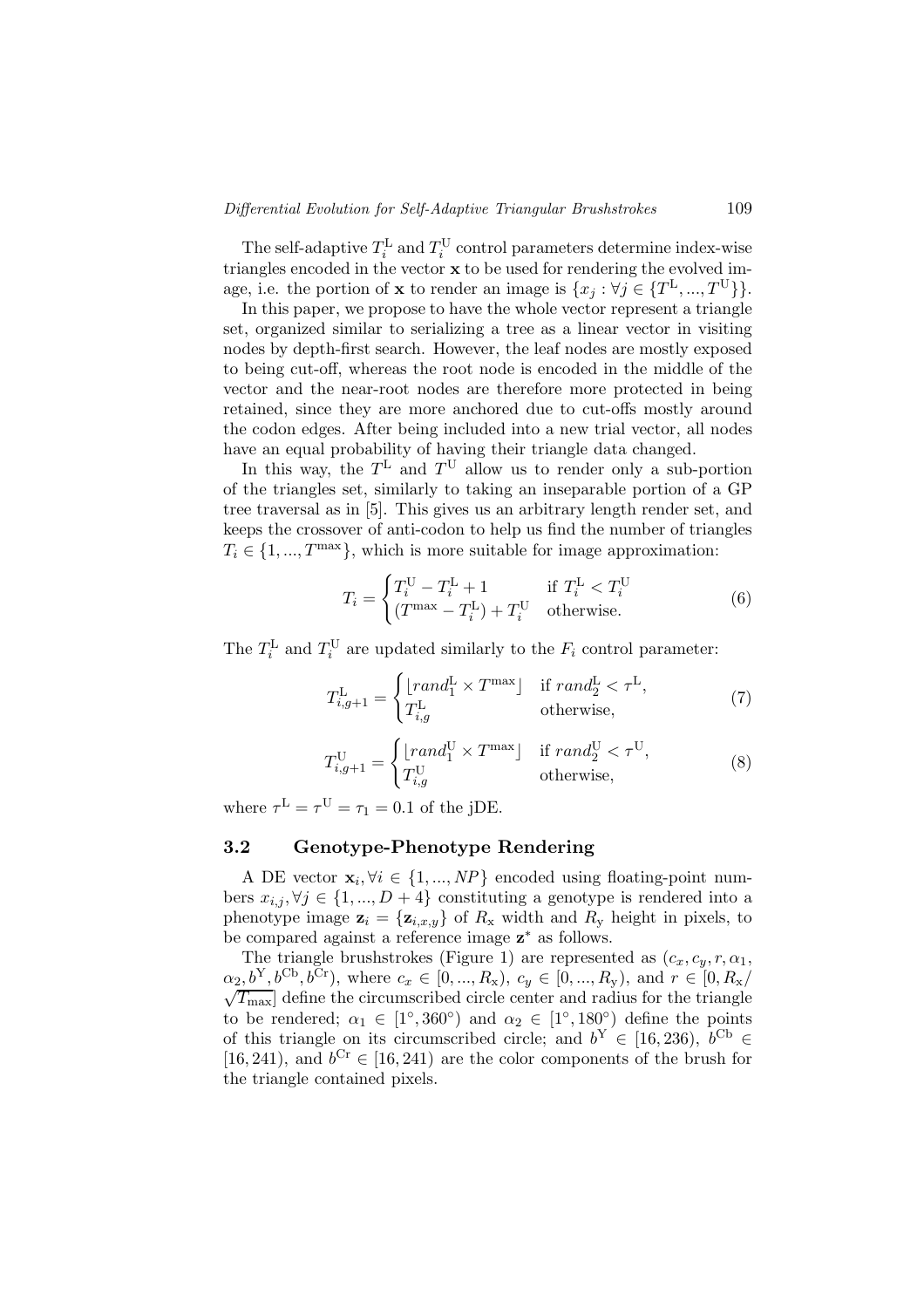

Figure 1. The triangle brush definition and the circumscribed circle.

The triangles' vertices encoded by *i*-th DE vector construct  $T_i$  triangles, each triangle  $\mathbf{T}_k = (c_{x,k}, c_{y,k}, r_k, \alpha_{1,k}, \alpha_{2,k}), \forall k \in \{1, ..., T_i\}$  ( $\mathbf{T}_k$ ) being packed as  $\mathbf{x}_i = \{x_{i,j}\}, \ j = 8k + m, \ m \in \{1, ..., 8\}$ , defining the vertices of a triangle  $P_{1,k}$ ,  $P_{2,k}$ , and  $P_{3,k}$ :

$$
P_{1,k} = \lfloor (c_{x,k} + r_k \cos \alpha_{1,k}, c_{y,k} + r_k \sin \alpha_{1,k}) \rfloor, \tag{9}
$$

$$
P_{2,k} = \left[ (c_{x,k} + r_k \cos(\alpha_{1,k} + \pi), c_{y,k} + r_k \sin(\alpha_{1,k} + \pi)) \right],
$$
 (10)

$$
P_{3,k} = \lfloor (c_{x,k} + r_k \cos \alpha_{2,k}, c_{y,k} + r_k \sin \alpha_{2,k}) \rfloor.
$$
 (11)

The brush color  $\mathbf{b}_k^{\text{YCbCr}} = (b_k^{\text{Y}}, b_k^{\text{Cb}}, b_k^{\text{Cr}})$  is first transformed into RGB color model as  $\mathbf{b}_k^{\text{RGB}} = (b_k^{\text{R}}, b_k^{\text{G}}, b_k^{\text{B}}) (b_k^{\text{R}}, b_k^{\text{G}}, b_k^{\text{B}} \in [0, 255])$ , where:

$$
b_k^{\rm R} = \left[1.164(b_k^{\rm Y} - 16) + 1.596(b_k^{\rm Cr} - 128)\right]
$$
 (12)

$$
b_k^{\text{G}} = \left[1.164(b_k^{\text{Y}} - 16) - 0.813(b_k^{\text{Cr}} - 128) - 0.391(b_k^{\text{Cb}} - 128)\right] \tag{13}
$$

$$
b_k^{\text{B}} = \left[1.164(b_k^{\text{Y}} - 16) + 2.018(b_k^{\text{Cb}} - 128)\right]
$$
 (14)

For each triangle  $T_k$ , a solid color is rendered without antialiasing over the triangle brush area rasterizing [1] with a transparency factor of  $1/T_i$ :

$$
\mathbf{b}_k = \left[ \frac{255}{T_i} \mathbf{b}_k^{\text{RGB}} \right]. \tag{15}
$$

This is analogous to blending the triangle as a part-transparent layer within the evolved image  $\mathbf{Z}_i = \sum_k \mathbf{z}_{k,x,y}$  and computes R, G, and B color layers for the pixels of the  $i$ -th individual:

$$
\mathbf{z}_{k,x,y} = \sum_{\mathbf{T}_k \text{ over } (x,y)} \mathbf{b}_{k,x,y} = \sum_{\mathbf{T}_k \text{ over } (x,y)} \left[ \frac{255}{T_i} \mathbf{b}_{k,x,y}^{\text{RGB}} \right], \quad (16)
$$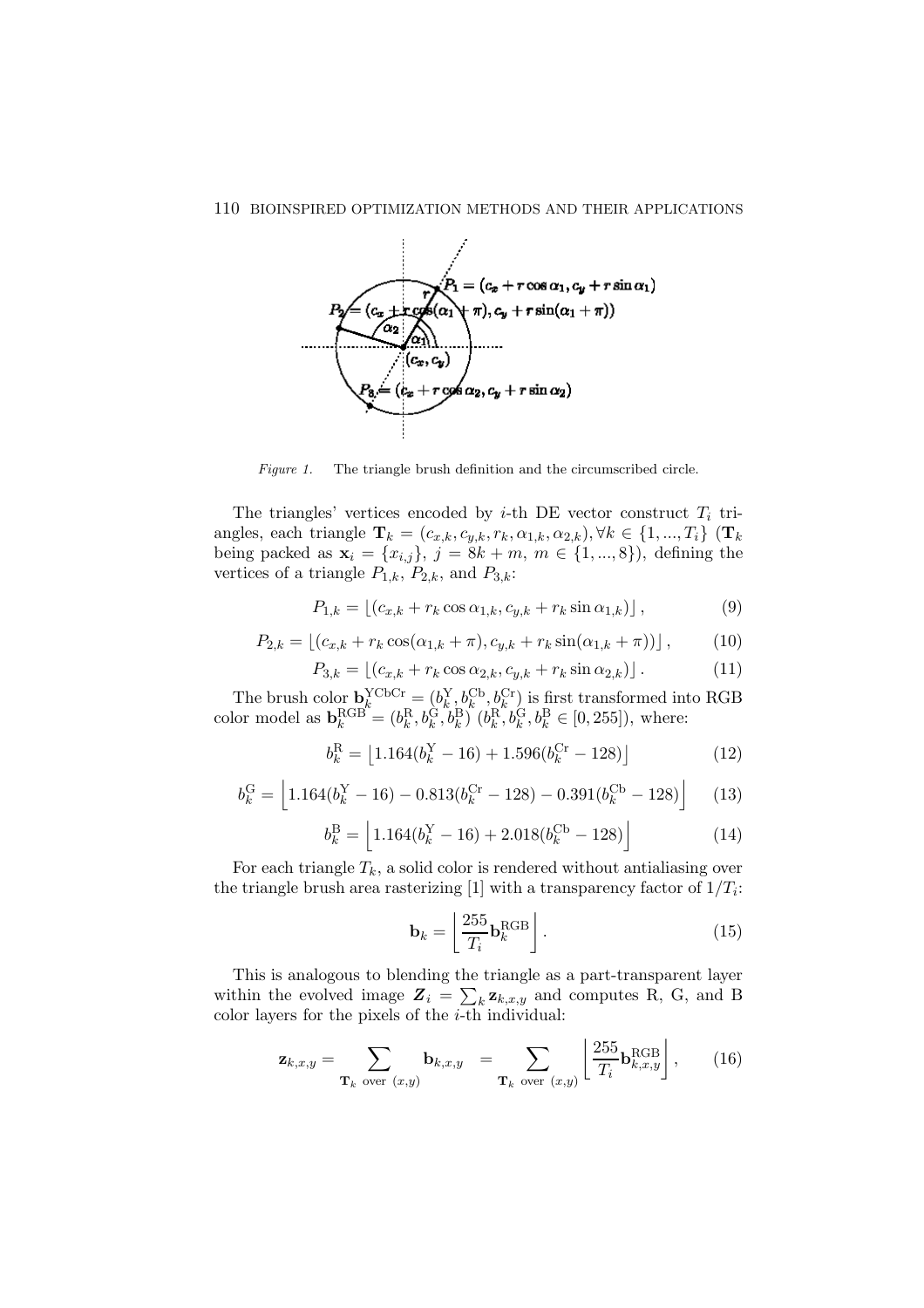where  $\mathbf{T}_k$  over  $(x, y)$  denotes each triangle being rendered over the pixel  $(x, y)$  such that  $\mathbf{b}_{k,x,y}$  contains the rendered pixels of a brushstroke. Triangles defined possibly over the edges of image canvas are drawn by clipping away pixels outside of the canvas area.

The initialization of a genotype is such that the  $c_x, c_y, \alpha_1, \alpha_2, b^Y, b^{Cb}$ ,  $b^{\text{Cr}}, T_i^{\text{L}}, \text{and } T_i^{\text{U}}$  are initialized uniform randomly to integer values within their respective definition intervals, while  $r$  is kept as a floating-point. All parameters are however evolved as floating-point scalar values in DE.

### 3.3 Evaluation

Evaluation of the phenotype image  $\mathbf{Z}_i$  to be compared against a reference image  $Z^*$  is as follows. A reference image  $Z^*$  is represented as RGBencoded colored pixels integer values in layers  $\mathbf{Z}^* = \{ (z_{x,y}^{\rm R}, z_{x,y}^{\rm G}, z_{x,y}^{\rm B}) \}.$ 

To obtain a difference assessment value, the following comparison metric is used for comparing an evolved image  $Z = Z_i$  to  $Z^*$ :

$$
f(\mathbf{Z}) = 100 \times \frac{\sum_{y=0}^{R_y - 1} \sum_{x=0}^{R_x - 1} |z_{x,y}^{*R} - z_{x,y}^{R}| + |z_{x,y}^{*G} - z_{x,y}^{G}| + |z_{x,y}^{*B} - z_{x,y}^{B}|}{3 \times 255 \times R_x R_y}.
$$
\n(17)

### 4. Experiments

The following experiments assess the viability of the approach on different control parameters, each with several independent runs. The parameter sets are as follows: the DE population size  $NP = \{25, 50, 100\}$ and  $T_{\text{max}} = \{10, 20, ..., 150\}$ , thereby for each run  $RNi = \{0, 1, ..., 51\}$  this counts for total of 45 parameter sets, i.e. 2340 independent runs. The maximum number of function evaluations (MAXFES) used is same as with  $[5]$ , MAXFES is 1e+5. For image rendering, basic GDI+ is used.

### 4.1 Obtained Results

The obtained fitness values at the MAXFES termination of 1e+5, over different parameters of  $T_{\text{max}}$  and NP, are seen in Tables 1 and 2. The best values obtained overall for an image are marked in bold text font. The fitness convergence graphs for these best runs are seen in Figure 2, where after the initialization, the fitness is roughly below 40 (i.e.  $40\%$ ) similarity with reference), then drops below 15 for all test images and even further to slightly above 6 for two of them.

The convergent obtained results depend on the MAXFES used being same as with [5], but also  $NP$  and  $T_{\text{max}}$ , as reported below. From Ta-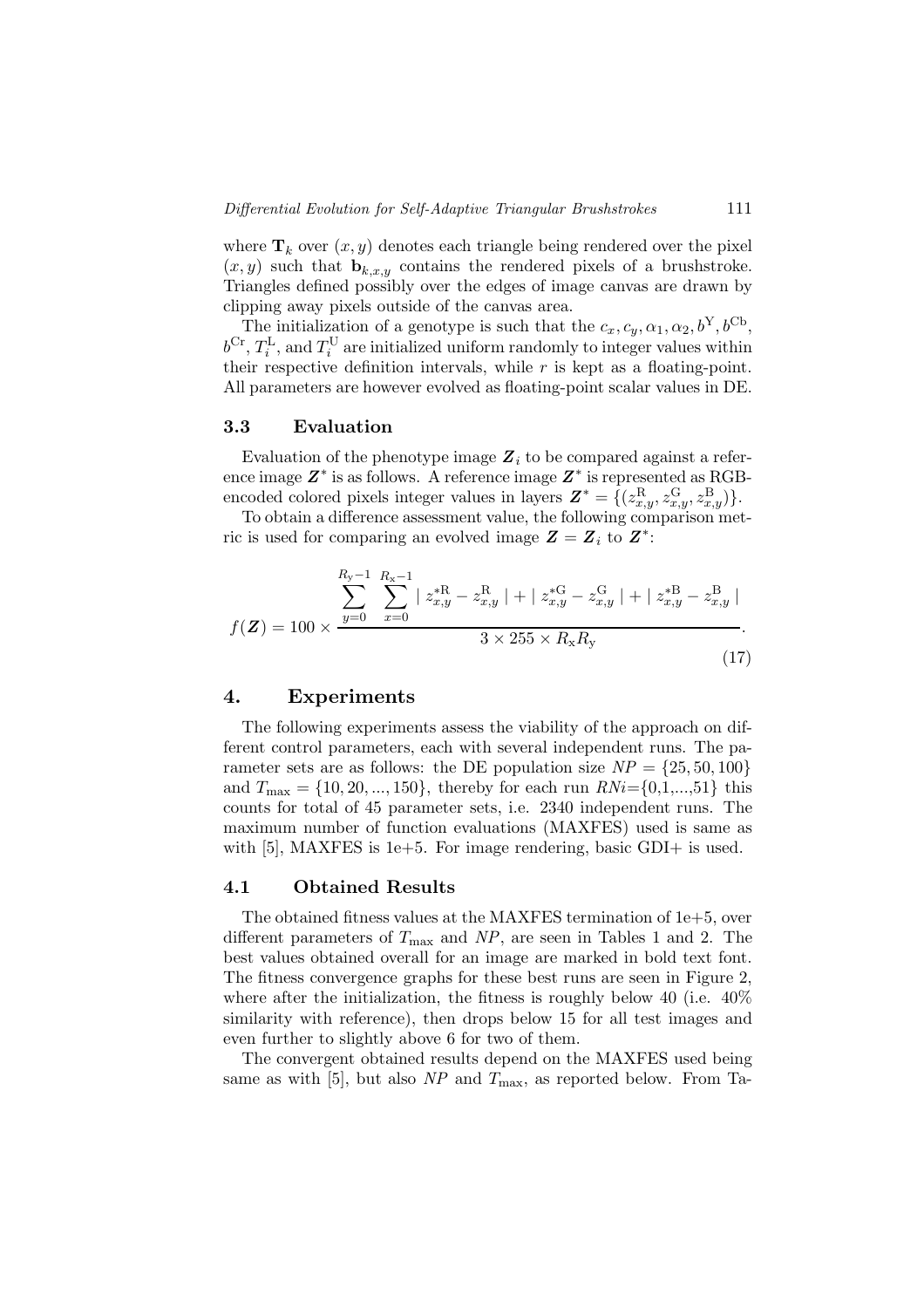| Liberty  |                           |             |       |         |            | Palace      |          |         |            |
|----------|---------------------------|-------------|-------|---------|------------|-------------|----------|---------|------------|
|          | ${\cal NP}$ $T_{\rm max}$ | <b>Best</b> | Worst | Average | <b>STD</b> | <b>Best</b> | Worst    | Average | <b>STD</b> |
| 25       | 10                        | 8.29        | 11.99 | 9.93096 | 0.8233     | 8.69        | 13.69    | 10.1362 | 0.9655     |
| $25\,$   | 20                        | $8.03\,$    | 13.14 | 10.0935 | 1.0845     | 7.83        | 11.5     | 9.12173 | 0.8092     |
| 25       | 30                        | 8.41        | 13.74 | 10.0525 | 1.1712     | 7.52        | 11.1     | 8.97942 | 0.7992     |
| 25       | 40                        | 8.13        | 12.81 | 10.4408 | 1.1416     | 7.34        | 11.36    | 8.91788 | 0.8922     |
| 25       | 50                        | 8.49        | 13.37 | 10.6767 | 1.1768     | 7.65        | 12.53    | 8.87442 | 0.9788     |
| 25       | 60                        | 7.95        | 14.65 | 10.9858 | 1.4284     | 7.9         | 11.88    | 8.99673 | 0.8761     |
| 25       | 70                        | 8.28        | 14.21 | 11.4075 | 1.3630     | 7.79        | 13.17    | 9.50327 | 1.0482     |
| 25       | 80                        | 8.72        | 15.89 | 11.7554 | 1.6330     | 7.97        | 12.34    | 9.43558 | 0.9765     |
| 25       | 90                        | 8.84        | 16.24 | 12.1342 | 1.6608     | 8.41        | 13.54    | 9.82    | 1.2756     |
| 25       | 100                       | 9.01        | 16.74 | 12.4798 | 1.7521     | 8.62        | 12.96    | 9.83635 | 0.8869     |
| 25       | 110                       | 8.07        | 16.78 | 12.7412 | 1.7849     | 9.01        | 14.42    | 10.4119 | 1.2468     |
| $\rm 25$ | 120                       | 9.67        | 16.14 | 12.8467 | 1.7359     | 8.93        | 15.13    | 10.3858 | 1.3149     |
| 25       | 130                       | 10.16       | 17.96 | 13.2692 | 1.7193     | 9.02        | 14.2     | 10.2858 | 1.0292     |
| 25       | 140                       | $9.29\,$    | 17.99 | 13.7029 | 1.7886     | 8.29        | 13.51    | 10.7779 | 1.0299     |
| 25       | 150                       | 10.82       | 18.56 | 14.0373 | 1.6573     | 9.89        | 14.91    | 11.1206 | 1.0586     |
| 50       | 10                        | 7.51        | 9.69  | 8.45077 | 0.4198     | 7.43        | 11.84    | 8.68058 | 0.8825     |
| 50       | 20                        | 6.78        | 8.99  | 7.80173 | 0.4987     | 7.1         | 11.39    | 8.79173 | 0.9592     |
| 50       | 30                        | 6.89        | 9.17  | 7.81788 | 0.5119     | 7.53        | 12.58    | 9.75654 | 1.1186     |
| 50       | 40                        | 6.77        | 9.87  | 8.0375  | 0.6578     | 8.27        | 12.24    | 10.0575 | 0.9537     |
| 50       | 50                        | 7.08        | 10.61 | 8.39923 | 0.7056     | 7.97        | 13.14    | 10.3338 | 1.1009     |
| 50       | 60                        | 7.15        | 10.4  | 8.67115 | 0.7472     | 8.59        | 12.49    | 10.7817 | 1.0754     |
| 50       | 70                        | 7.46        | 10.9  | 9.1025  | 0.8666     | 7.58        | 12.8     | 10.7744 | 1.1086     |
| 50       | 80                        | 7.6         | 11.4  | 9.47981 | 0.8689     | 9.15        | 13.11    | 11.3802 | 1.0178     |
| 50       | 90                        | $8.05\,$    | 12.65 | 9.67346 | 0.9115     | 9.97        | 13.41    | 11.5227 | 0.9315     |
| 50       | 100                       | 8.75        | 11.75 | 10.0152 | 0.7824     | 8.55        | 13.62    | 11.4356 | 0.9923     |
| 50       | 110                       | $8.93\,$    | 13.63 | 10.6356 | 0.9682     | 9.32        | 13.77    | 12.0712 | 0.9579     |
| 50       | 120                       | 9.22        | 13.01 | 10.7502 | 0.9840     | 9.77        | 14.21    | 12.429  | 0.8972     |
| 50       | 130                       | 9.42        | 12.59 | 11.0527 | 0.7707     | 11.37       | 14.07    | 12.7387 | 0.6134     |
| 50       | 140                       | 9.99        | 13.39 | 11.5719 | 0.7815     | 9.69        | $15.5\,$ | 12.9317 | 0.9708     |
| 50       | 150                       | 10.2        | 14.56 | 12.2633 | 1.0702     | 9.58        | 15.36    | 12.8092 | 1.1717     |
| 100      | 10                        | 7.1         | 9.12  | 7.98596 | 0.4241     | 7.91        | 13.88    | 10.9573 | 1.8019     |
| 100      | 20                        | 6.85        | 9.77  | 7.83962 | 0.5360     | 8.86        | 14.59    | 12.1117 | 1.2862     |
| 100      | 30                        | 7.15        | 11.8  | 8.49077 | 1.1563     | 9.59        | 16.15    | 12.9098 | 1.0589     |
| 100      | 40                        | 7.22        | 13    | 8.86327 | 1.1092     | 9.65        | 14.97    | 13.2477 | 1.1543     |
| 100      | 50                        | 7.41        | 12.75 | 9.34846 | 1.3939     | 11.01       | 15.52    | 13.8606 | 0.9750     |
| 100      | 60                        | 8.06        | 12.97 | 9.77731 | 1.1539     | 11.5        | 16.14    | 14.1856 | 1.1234     |
| 100      | 70                        | 8.67        | 13.28 | 10.1954 | 1.3722     | 10.77       | 16.32    | 14.3629 | 1.1713     |
| 100      | 80                        | 8.73        | 14.48 | 11.0929 | 1.4093     | 10.98       | 17.06    | 14.9348 | 1.1679     |
| 100      | 90                        | 9.04        | 14.92 | 11.3594 | 1.3483     | 11.1        | 16.8     | 15.104  | 1.2586     |
| 100      | 100                       | 9.4         | 16.13 | 11.6604 | 1.4952     | 10.8        | 17.62    | 15.36   | 1.2330     |
| 100      | 110                       | 10.17       | 15.68 | 12.3365 | 1.5685     | 13.01       | 17.86    | 16.0202 | 0.9744     |
| 100      | 120                       | 10.26       | 15.45 | 12.3358 | 1.5076     | 11.07       | 17.99    | 15.6113 | 1.6455     |
| 100      | 130                       | 10.22       | 16.19 | 13.2212 | 1.6108     | 12.33       | 18.37    | 16.4085 | 1.3168     |
| 100      | 140                       | 11.42       | 16.65 | 13.7808 | 1.5502     | 11.64       | 18.35    | 16.1229 | 1.4990     |
| 100      | 150                       | 11.35       | 18.68 | 14.6113 | 1.9726     | 10.11       | 18.34    | 16.2929 | 2.0056     |

Table 1. Obtained fitness over  $T_{\text{max}}$  and  $NP$ : test instances Liberty and Palace.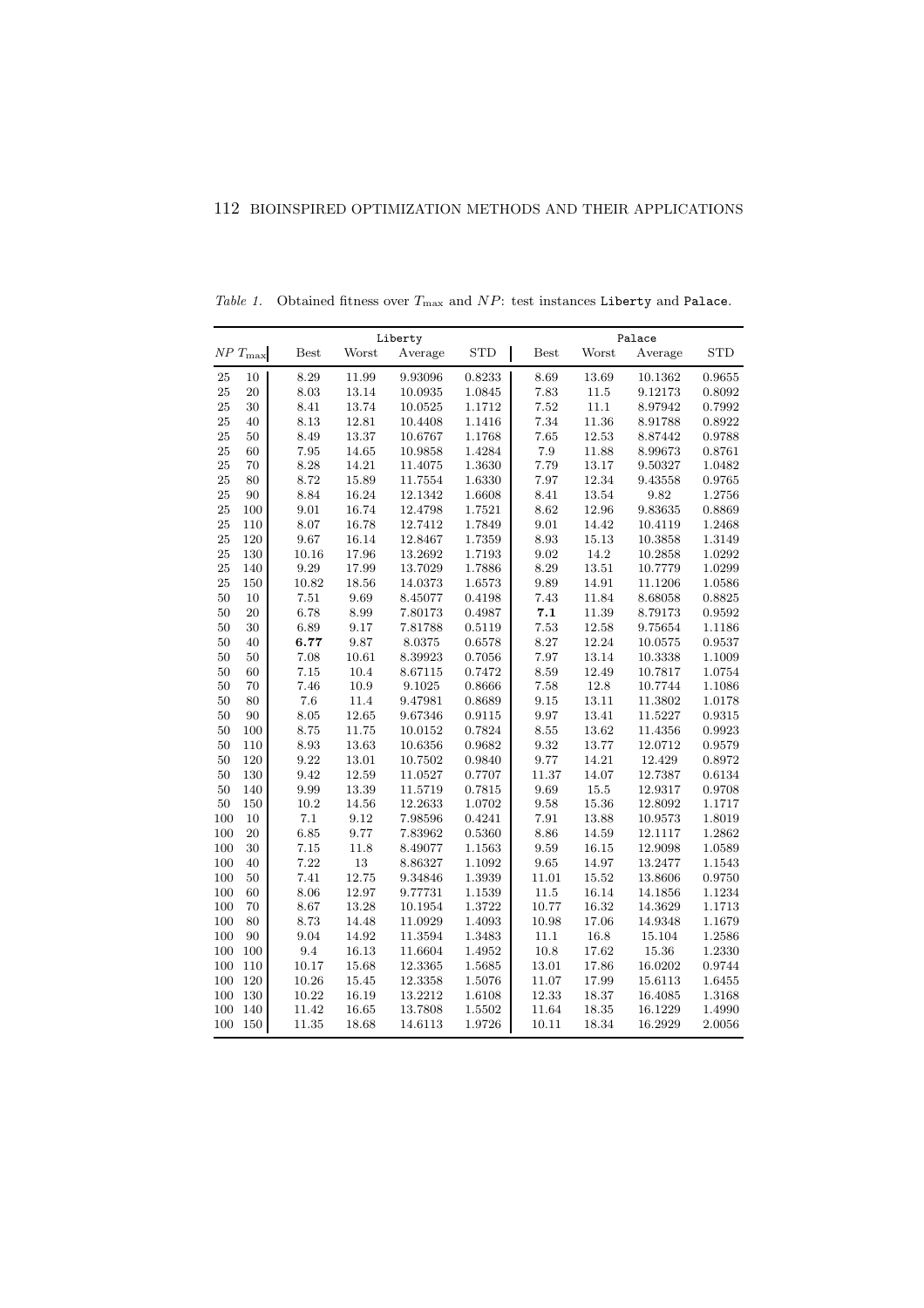|     |                      |             |           | Vegetables  |            |             | Baboon    |             |            |  |
|-----|----------------------|-------------|-----------|-------------|------------|-------------|-----------|-------------|------------|--|
|     | $N\!P$ $T_{\rm max}$ | <b>Best</b> | Worst     | Average     | <b>STD</b> | <b>Best</b> | Worst     | Average     | <b>STD</b> |  |
| 25  | 10                   | 14.13       | 17.21     | 15.7269     | 0.7148     | 15.02       | 18.59     | 16.38       | 0.7128     |  |
| 25  | 20                   | 12.56       | 18.03     | 14.5658     | 0.9850     | 13.44       | 17.12     | 15.3815     | 0.8129     |  |
| 25  | 30                   | 12.33       | 15.98     | 13.9215     | 0.8475     | 12.99       | 19.03     | 15.0204     | 1.1150     |  |
| 25  | 40                   | 11.62       | 16.21     | 13.674      | 1.0436     | 11.99       | 16.85     | 14.4342     | 1.0135     |  |
| 25  | 50                   | 12.16       | 17.08     | 13.88       | 1.0726     | 11.39       | 17.62     | 14.4573     | 1.2299     |  |
| 25  | 60                   | 11.64       | 17.88     | 13.6438     | $1.2155\,$ | 11.74       | $17.51\,$ | 14.8038     | 1.2229     |  |
| 25  | 70                   | 11.29       | 17.15     | 13.9056     | 1.3790     | 11.88       | 17.9      | 14.6267     | 1.3495     |  |
| 25  | 80                   | 11.61       | 16.6      | 14.0871     | 1.3881     | 12.11       | 17.13     | 14.3606     | 1.2815     |  |
| 25  | 90                   | 11.63       | 17.96     | 14.1062     | 1.4428     | 11.93       | 19.41     | 14.6644     | 1.5269     |  |
| 25  | 100                  | 11.34       | 17        | 14.4533     | 1.4694     | 11.7        | 18.77     | 14.7642     | 1.7438     |  |
| 25  | 110                  | 11.74       | 19.66     | 14.6085     | 1.7664     | 12.02       | 19.11     | 15.0046     | 1.7605     |  |
| 25  | 120                  | 12.26       | 17.91     | 14.7737     | 1.5726     | 12.2        | 18.5      | 15.6467     | 1.6086     |  |
| 25  | 130                  | 12.1        | 19.75     | 14.6338     | 1.9283     | 13.01       | 19.5      | 15.4254     | 1.5505     |  |
| 25  | 140                  | 11.94       | 19.01     | 14.7635     | 1.6282     | 12.64       | 19.37     | 15.8235     | 1.8458     |  |
| 25  | 150                  | 12.82       | 18.7      | 14.6487     | 1.3015     | 13.13       | 20.17     | 15.7952     | 1.6923     |  |
| 50  | 10                   | 13.03       | 15        | 14.0723     | 0.4674     | 13.86       | 16.52     | 14.9192     | 0.5494     |  |
| 50  | 20                   | 11.66       | $13.26\,$ | 12.4644     | 0.3184     | 11.8        | 14.54     | $13.271\,$  | 0.5569     |  |
| 50  | 30                   | 11.12       | 13.59     | 12.2425     | 0.6528     | 11.59       | 13.62     | 12.5506     | 0.5732     |  |
| 50  | 40                   | 10.94       | 14.1      | 12.1848     | 0.6656     | 11.1        | 13.84     | 12.3137     | 0.6090     |  |
| 50  | 50                   | 11.04       | 13.92     | 12.2946     | 0.7609     | 11.34       | 14.36     | 12.4075     | 0.6304     |  |
| 50  | 60                   | 11.29       | $15.86\,$ | $12.5506\,$ | 0.9222     | 11.25       | 14.1      | 12.3662     | 0.6161     |  |
| 50  | 70                   | 11.18       | 15.21     | 12.6104     | 0.8682     | 11.54       | 14.57     | 12.5437     | 0.6510     |  |
| 50  | 80                   | 11.32       | 15.26     | 12.8619     | 0.7658     | 11.07       | 15.56     | 12.9473     | 0.8087     |  |
| 50  | 90                   | 11.84       | 15.28     | 13.0077     | $0.8038\,$ | 11.32       | 16.2      | $12.857\,$  | 1.0291     |  |
| 50  | 100                  | 11.72       | 15.8      | 13.5058     | 0.9565     | 11.85       | 15.72     | 13.2658     | 0.7972     |  |
| 50  | 110                  | 12.02       | $15.92\,$ | 13.5204     | 0.8750     | 11.98       | $15.56\,$ | 13.4275     | 0.7805     |  |
| 50  | 120                  | 11.9        | 16.87     | 13.829      | 1.1151     | 12.43       | 15.66     | 13.5106     | 0.7265     |  |
| 50  | 130                  | 12.51       | 15.97     | 14.094      | 0.8855     | 12.64       | 16.32     | 14.085      | 0.8259     |  |
| 50  | 140                  | 12.16       | 17.07     | 14.8198     | 1.2154     | 12.54       | 16.31     | 14.15       | 0.8865     |  |
| 50  | 150                  | 13.11       | 17.98     | 14.9838     | 1.2072     | 13.08       | 18        | 14.8765     | 1.0178     |  |
| 100 | 10                   | 12.56       | 16.19     | 13.9815     | 0.8083     | 13.49       | 16.19     | 14.5367     | 0.5672     |  |
| 100 | 20                   | 11.84       | 16.45     | 13.4704     | 1.0483     | 12.02       | 15.87     | 13.8244     | 0.8747     |  |
| 100 | 30                   | 11.83       | 17.64     | 13.9133     | 1.3335     | 12          | 15.76     | 13.7206     | 0.9727     |  |
| 100 | 40                   | $12.01\,$   | 17.95     | 14.6354     | 1.3660     | 11.63       | $17.01\,$ | 13.6467     | 1.3582     |  |
| 100 | 50                   | 11.87       | 17.35     | 14.9156     | 1.4272     | 11.99       | 17.48     | $14.1658\,$ | 1.5554     |  |
| 100 | 60                   | 12.32       | 18        | 15.21       | 1.5119     | 12.12       | 17.46     | 14.5021     | 1.4517     |  |
| 100 | 70                   | 12.13       | $18.05\,$ | 15.6513     | 1.2457     | 12.12       | 17.16     | 14.3881     | 1.3782     |  |
| 100 | 80                   | 12.9        | 18.86     | 16.2008     | 1.4121     | 12.13       | 17.56     | 14.8656     | 1.4214     |  |
| 100 | 90                   | 12.32       | 20.04     | 16.3233     | 1.7789     | 12.25       | 18.66     | 15.2558     | 1.5144     |  |
| 100 | 100                  | 12.98       | 20.55     | 16.7275     | 1.7119     | 13.09       | 18.42     | 15.5398     | 1.5064     |  |
| 100 | 110                  | 13.76       | 20.18     | 17.2896     | 1.5242     | 13          | 19.62     | 15.84       | 1.6164     |  |
| 100 | 120                  | 13.12       | 20.62     | 17.626      | 1.5807     | 13.34       | 19.58     | 16.4725     | 1.5223     |  |
| 100 | 130                  | $13.52\,$   | $20.12\,$ | 17.9052     | 1.3516     | 13.84       | $19.6\,$  | 16.9367     | 1.7362     |  |
| 100 | 140                  | 14.08       | 20.52     | 18.216      | 1.6975     | 14.3        | $21\,$    | 17.4387     | 1.7372     |  |
| 100 | 150                  | 14.97       | 21.19     | 19.1221     | 1.2128     | 14.75       | 21.13     | 17.9488     | 1.6872     |  |

Table 2. Obtained fitness over  $T_{\text{max}}$  and  $NP$ : test instances Vegetables and Baboon.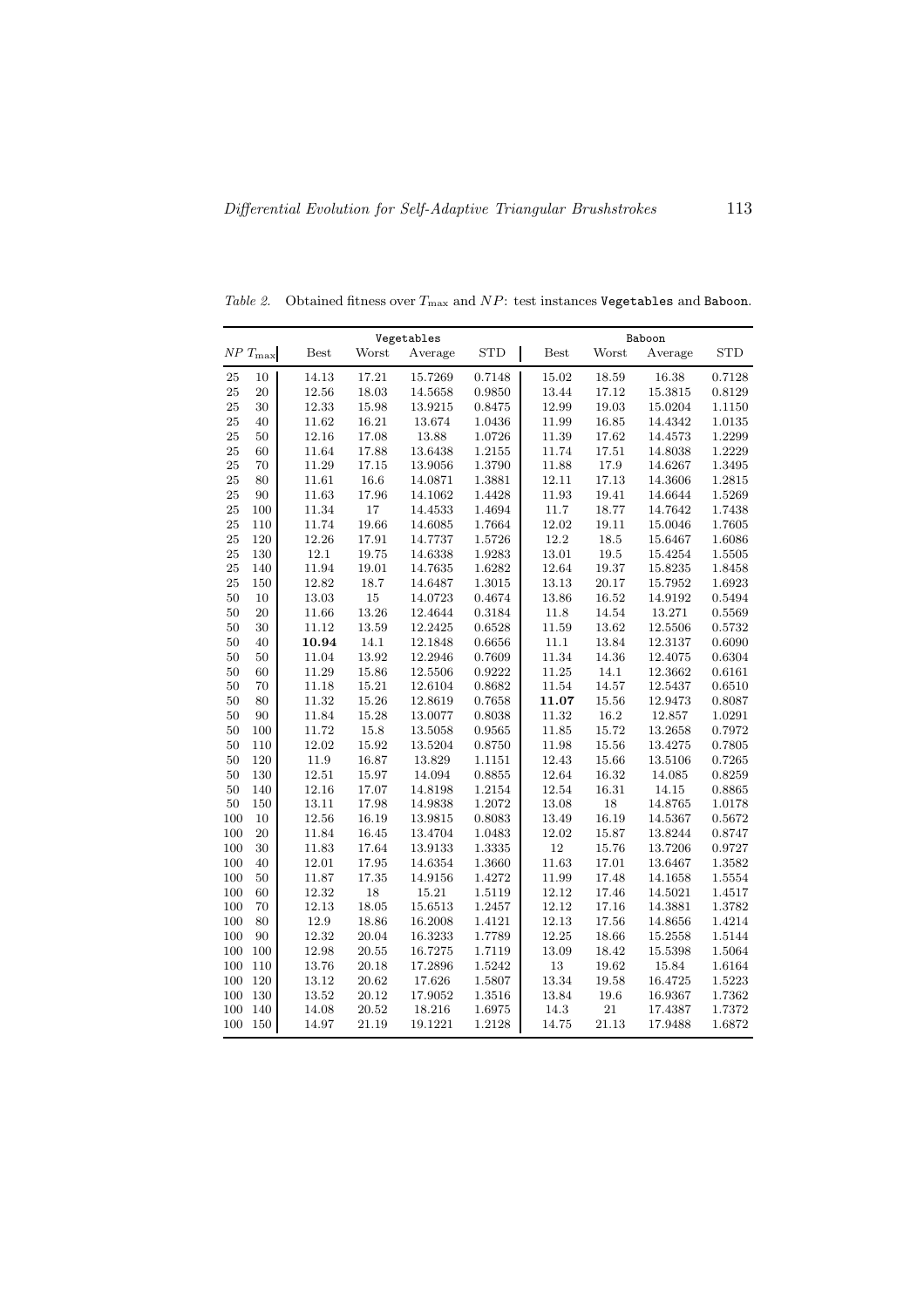

Figure 2. Fitness convergence during optimization, for best runs of each test image.



Figure 3. The evolved and the reference images.

bles 1 and 2, we choose to report further evolved images upto MAXFES of 1e+6 with all images. The best approximated images after MAXFES of 1e+6 are shown in the Figure 3 which shows the evolution of the four images. In each line of Figure 3, the best fitting vectors upto MAXFES of 1e+6 in generations  $g = \{0, 100, 200, 400, 700, 1200, 2000\}$ , and the final generation, are shown, then the rightmost the corresponding reference image. Figure 4 shows for each test image, dynamics of the number of triangle brushes in current best vector during generations, displaying varying convergent best  $T_i$  values across images.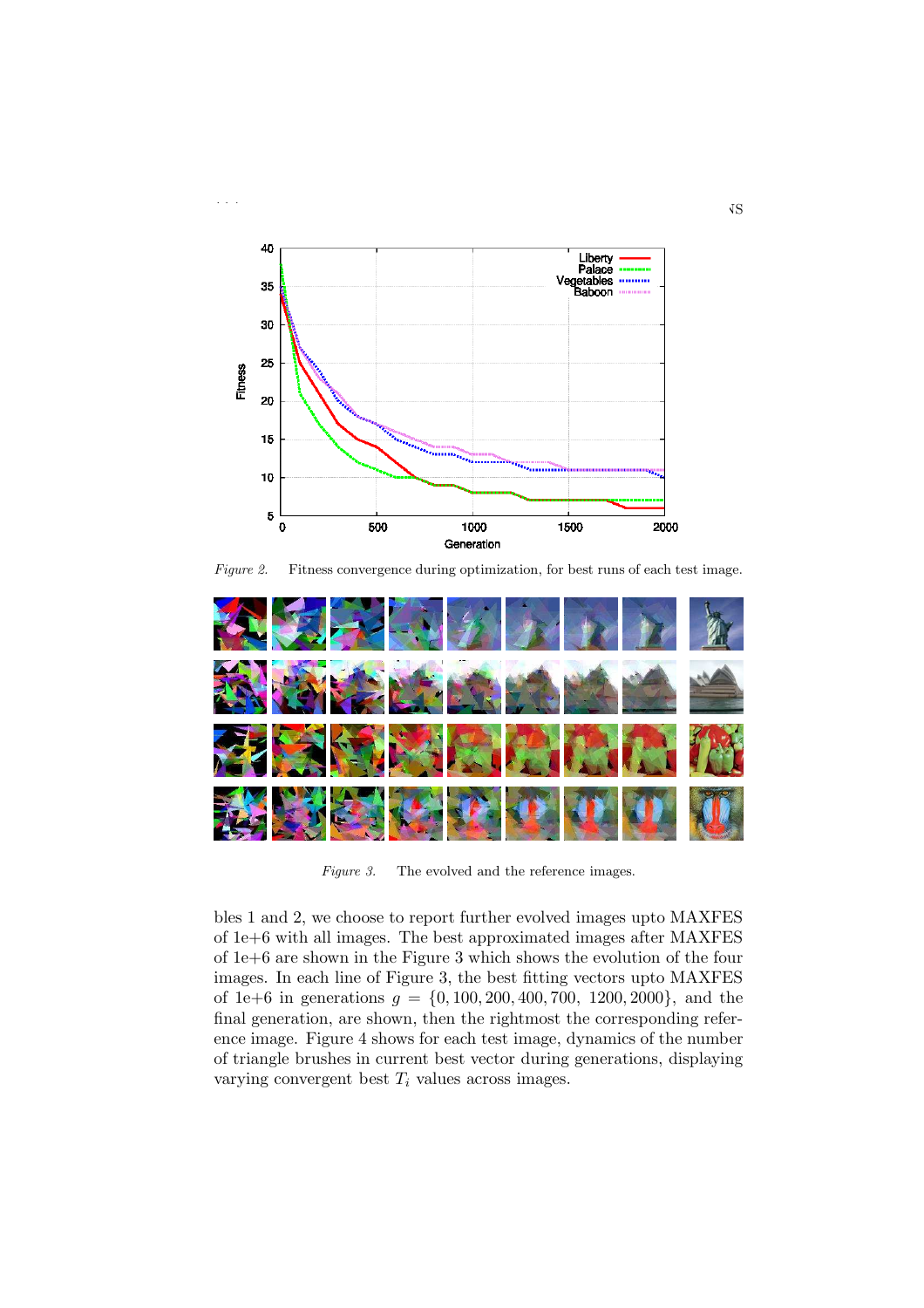

Figure 4. Number of best vector brushstrokes, for best runs of each test image.

Our approach searches for a representative image model and the values obtained such as 6.77, can roughly be compared to the 4.83 of [5]. Such representation of the problem also makes our NP parameter have higher value, since we have no guided search and the problem is therefore more general. Also, our approach does not use a dynamically re-allocatable morphable variable-size tree structure as in genetic programming encoding, inspite it rather uses a fixed size vector and limits its brushstrokes set by two simple bounds, making the approach faster for execution.

### 5. Conclusion

This paper presents an evolvable lossy image representation, approximating an image by comparing it to its evolved generated counterpart image. The image is represented using a variable number of triangular brushstrokes, each consisting of a triangle position and color parameters. These parameters for each triangle brush are evolved using differential evolution, which self-adapts the control parameters for mutation and crossover. Also, the proposed DE extension splits the DE vector in the codon and anticodon parts, where the triangles material is used only from the codon part, adjusting the genetic tree center and its borders, together with the number of triangle brushstrokes to be rendered. Experimental results show the viability of the proposed encoding and evolution convergence for the lossy representation of reference images, where fitness is displayed dependent on the population size, maximal number of